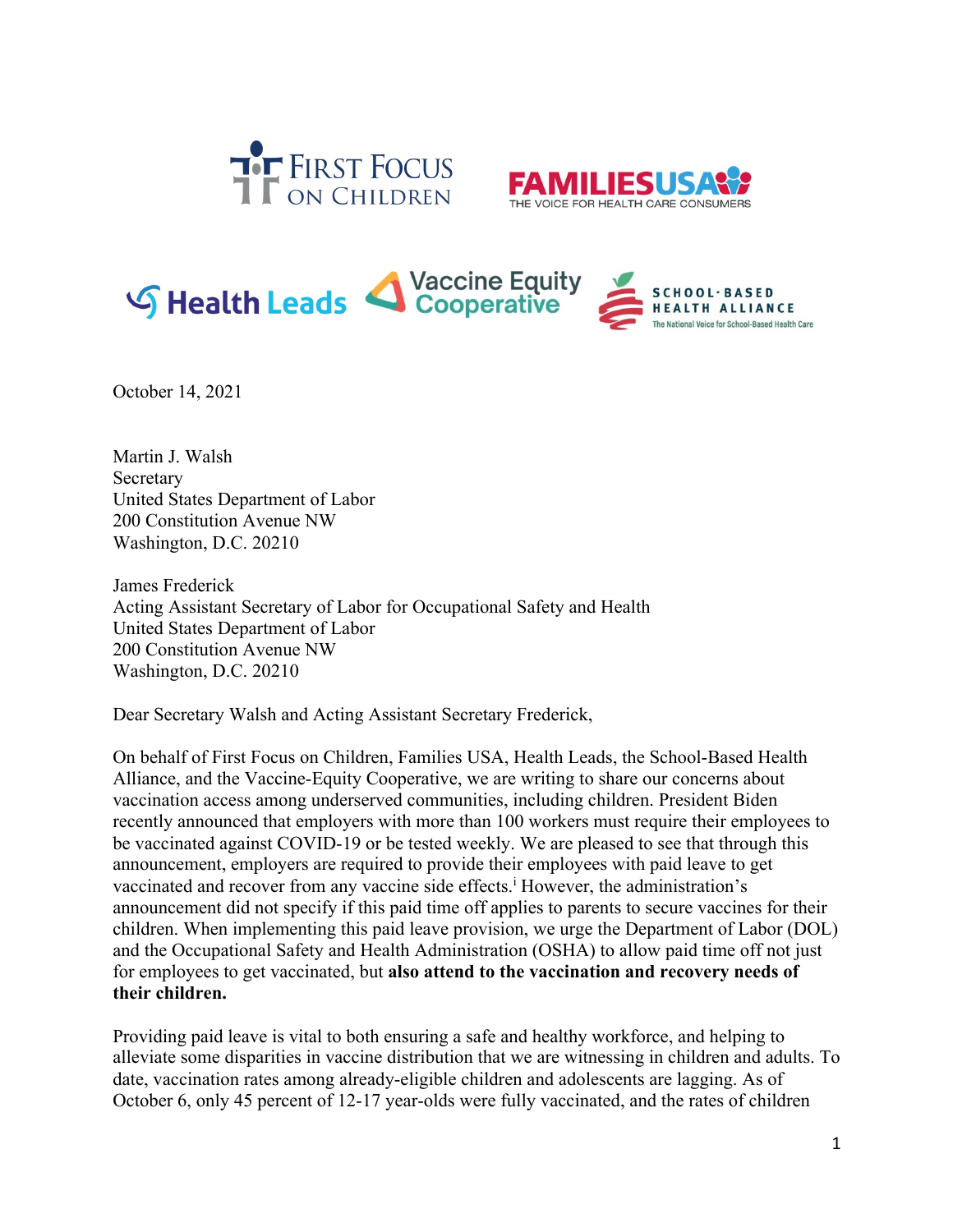receiving their first dose have declined in recent weeks.<sup>ii</sup> The administration must do everything within its authority to ensure wide uptake of the vaccine among youth, which will protect them as well as their families and communities. Providing paid leave to employees for the vaccination and recovery of the children they care for will help increase youth vaccination rates as well as maintain a healthy and stable workforce with fewer interruptions to caregivers' work schedules.

We have seen encouraging signs from the Biden administration over the last few months as it turns to addressing children and COVID-19 vaccines. The administration has created the Student Corps to engage young people to become ambassadors to their peers and communities for vaccine information; partnered with celebrities and other respected voices on outreach efforts; and encouraged school districts to host vaccination clinics. This opportunity to expand coverage for employees' paid time off enhances the administration's efforts towards achieving equitable distribution and take-up of the COVID-19 vaccine in children.

As vaccine eligibility is extended to younger children, there will be even more challenges than we have seen in currently-eligible populations, including distribution methods and locations for reaching kids equitably, caregivers with low vaccine confidence, the misperception that COVID-19 does not impact kids, and the politicization of vaccines and public health. In addition, because children cannot take themselves to get the vaccine and generally need a caregiver with them, having to miss work is a huge impediment for caregivers securing a COVID-19 vaccine for their children. The administration clearly and correctly acknowledges the need for time off to access vaccines, but guaranteeing caregivers' paid time off is imperative to ensure both children and workers have the best possible protection against this virus.

Without this action, the administration will create additional disparities for children. Lowerincome workers who cannot easily take time off work will have a harder time getting their kids vaccinated compared workers with more generous benefits due to the limited time they have to address their children's needs. In addition, according to the Kaiser Family Foundation, more than half (56 percent) of the working mothers who must miss work when their children are sick forgo their wages when they take time off, which can contribute to economic hardships for families.iii In order to protect America's children and avoid exacerbating existing health and economic disparities, workers must be given paid time off to vaccinate the children under their care.

As adults, we must do everything in our power to protect children, which includes providing equitable access to the COVID-19 vaccine. We applaud the administration for recognizing the need for paid leave, and we urge you to ensure that workers can protect their children and families as well. Please do not hesitate to contact us if you require any additional information.

Sincerely,

First Focus on Children Families USA Health Leads School-Based Health Alliance Vaccine Equity Cooperative